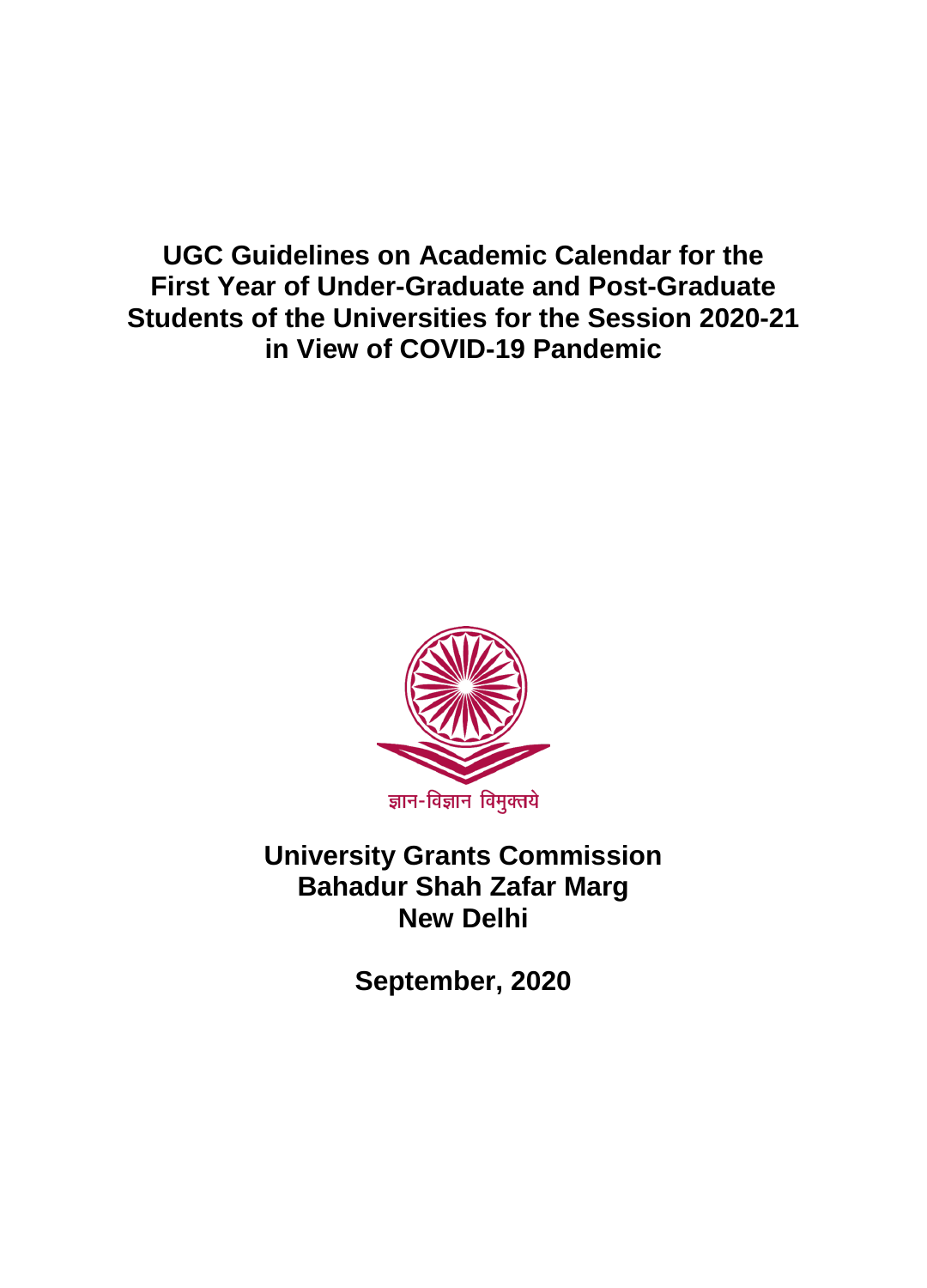## **UGC Guidelines on Academic Calendar for the First Year of Under-Graduate and Post-Graduate Students of the Universities for the Session 2020-21 in View of COVID-19 Pandemic**

## **Introduction**

The University Grants Commission taking a note of the COVID-19 pandemic constituted an Expert Committee in April, 2020 to safeguard the interests of the academic fraternity in general and students in particular to ensure health, safety and security of the students, faculty and staff and also to continue academic activities, conducting the examinations and declaration of results, facilitating the students to participate in further admissions, placement processes, research and training etc. and charting out a plan for the next academic session.

The Expert Committee deliberated on various issues and also consulted other stake holders and noted that the lockdown has been imposed by the Ministry of Home Affairs and the State Governments to prevent the spread of COVID-19 and also the results of the Class XII Board examinations are likely to be declared in the month of July 2020.

The Expert Committee submitted its report in April, 2020, based on which the UGC issued the Guidelines on 29.04.2020.

The University Grants Commission in June 2020 noted that the number of COVID-19 cases was rising exponentially and as per the reports the number would increase further. In view of the then prevalent situation and projected growth of cases due to COVID-19 pandemic, it was not feasible to conduct the examination even in the month of July 2020. Accordingly, the University Grants Commission requested the Expert Committee to review the Guidelines dated 29.04.2020, in view of emerging COVID-19 pandemic situation.

The Expert Committee again deliberated on the specific issues and also after due consultation with other stakeholders submitted its report in July, 2020, based on which the UGC issued the Guidelines on 06.07.2020.

The University Grants Commission in August 2020 requested the Expert Committee to revisit the guidelines dated 29.04.2020 and 06.07.2020 and suggest a revised Admissions and Academic Calendar, and other connected matters, for the first year of UG and PG programmes for the session 2020-2021.

The Commission at its emergent meeting held on 21.09.2020 considered the Report of the Expert Committee and based on the Report approved the "UGC Guidelines on Academic Calendar for the First Year of Under-Graduate and Post-Graduate Students of the Universities for the Session 2020-21 in View of COVID-19 Pandemic".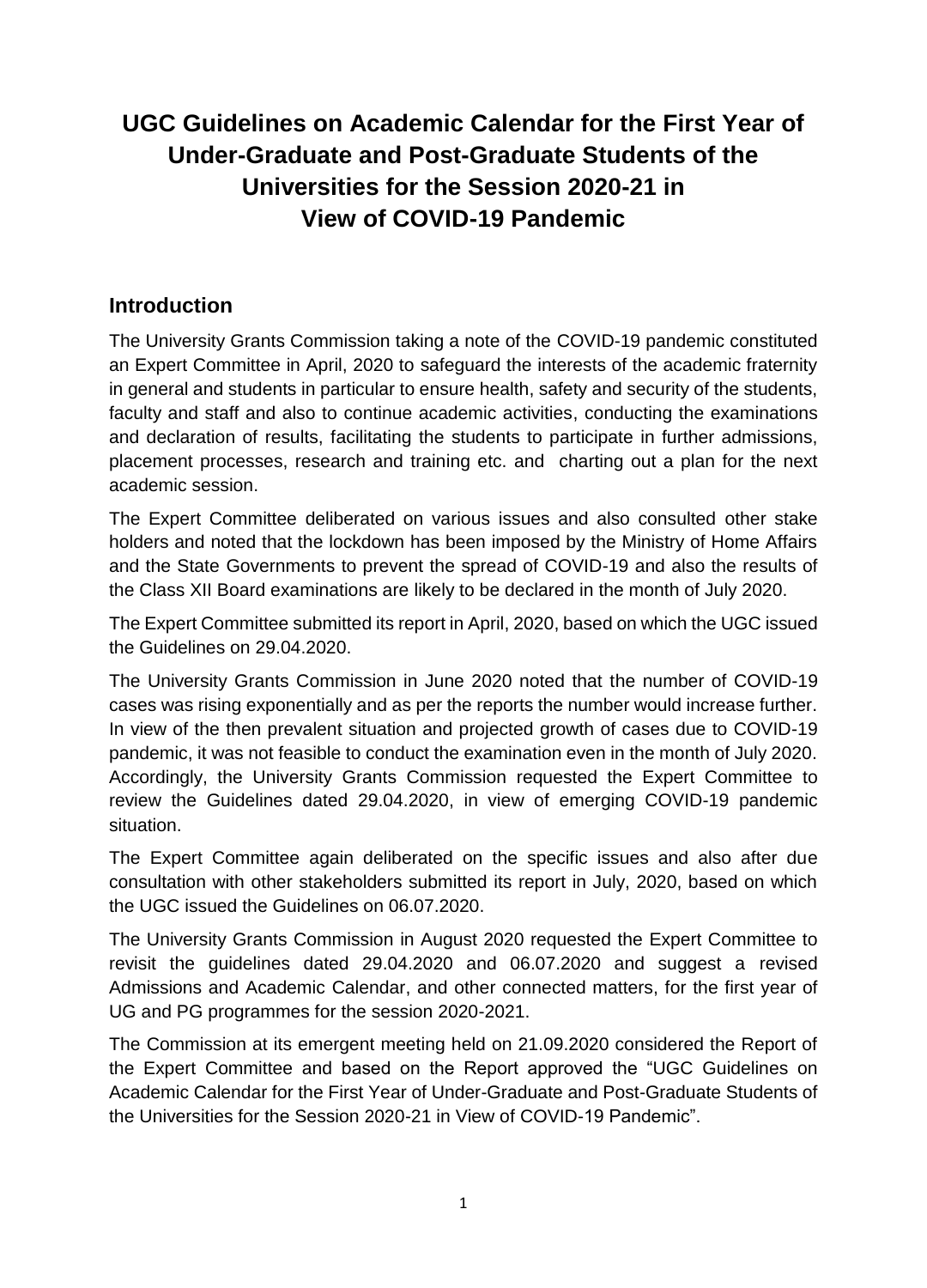## **Guidelines**

In continuation of the UGC Guidelines dated 29.04.2020 (including in partial modification thereof) and 06.07.2020, the following guidelines have been framed on academic calendar for the first year under graduate and post graduate students in the Universities and colleges:-

- 1. The institutions where admissions are solely through entrance tests and have completed the necessary requirements or are likely to complete these requirements in near future, may start their academic session of Ist year at the earliest. If necessity arises, provisional admissions may also be made. The relevant documents of qualifying examination be accepted up to 31.12.2020.
- 2. Merit/ entrance based admissions to the first year programmes for the session 2020-21 be completed by the end of October 2020. The last date for admissions to fill up the remaining vacant seats shall be 30.11.2020
- 3. The academic calendar for the first year students' proposed in the Guidelines dated 29.04.2020 stands amended. Hence, the academic Session 2020-21 may commence from 01.11.2020 for first year students. Accordingly, the following calendar is suggested for the academic session 2020-2021:

| Admission Process (To be completed)              | 31.10.2020               |
|--------------------------------------------------|--------------------------|
| Commencement of Classes of above students        |                          |
| Fresh batch (First Semester/Year)                | 01.11.2020*              |
| <b>Preparatory Break</b>                         | 01.03.2021 to 07.03.2021 |
| <b>Conduct of Examinations</b>                   | 08.03.2021 to 26.03.2021 |
| <b>Semester Break</b>                            | 27.03.2021 to 04.04.2021 |
| <b>Commencement of Classes for Even Semester</b> | 5.04.2021                |
| <b>Preparatory Break</b>                         | 01.08.2021 to 08.08.2021 |
| <b>Conduct of Examinations</b>                   | 09.08.2021 to 21.08.2021 |
| <b>Semester Break</b>                            | 22.08.2021 to 29.08.2021 |
| Commencement of Next Academic Session for this   | 30.08.2021               |
| batch                                            |                          |

- \* If there is a delay in declaration of result of the qualifying examinations, the universities may plan and start the academic session by 18.11.2020. The teaching learning process may continue in offline/ online/ blended mode.
- 4. All the universities may follow a 6-day week pattern for the academic session 2020-21 and 2021-2022 to compensate the loss for this batch of students.